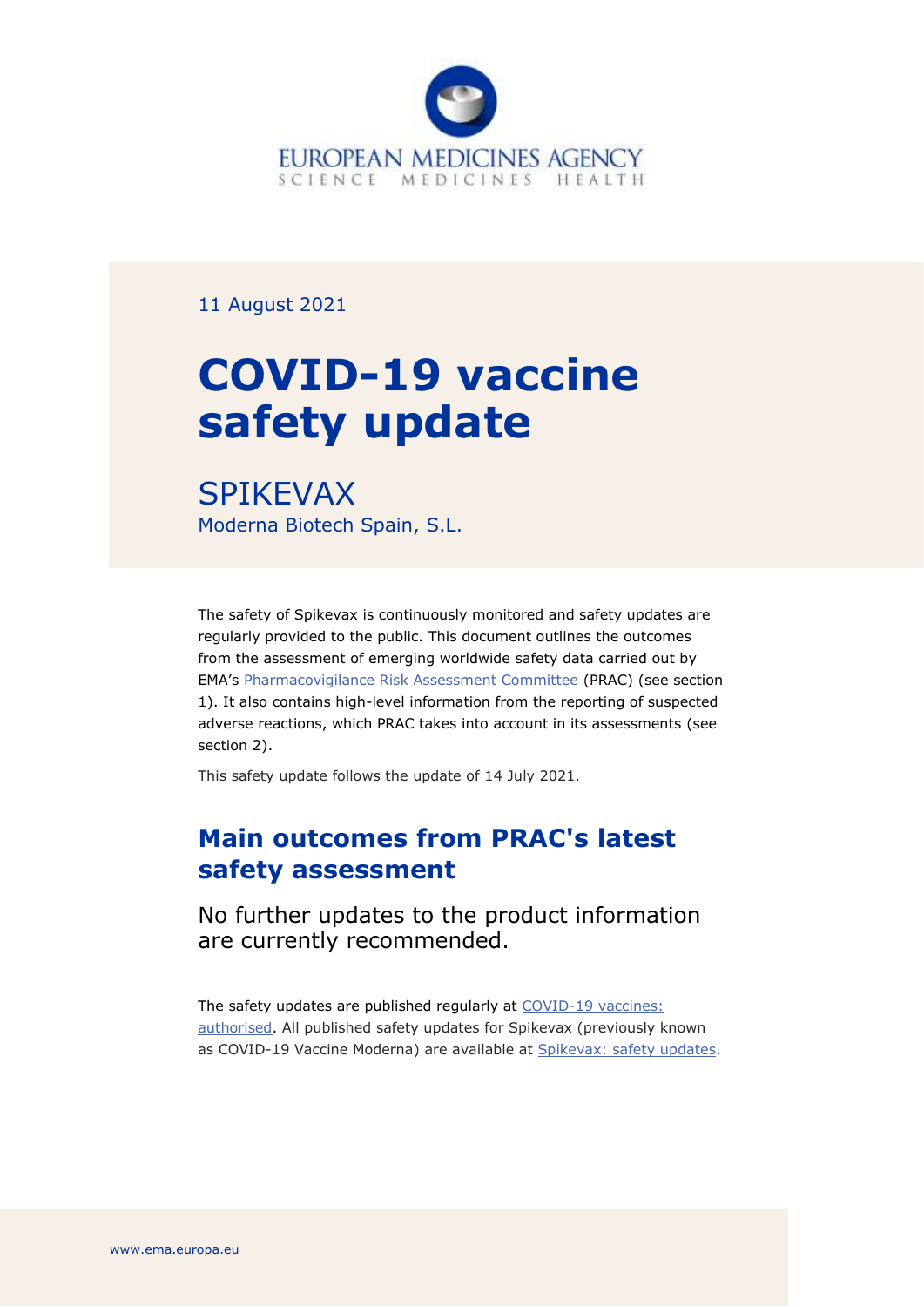Since its marketing authorisation in the European Union (EU) on 6 January 2021 until 29 July 2021, more than 43.5 million doses of Spikevax have been administered in the EU/EEA<sup>1</sup>.

> Ħô **More than 43.5 million** doses administered in EEA

## **1. Updates on safety assessments for Spikevax**

PRAC assessed new safety data, including the latest Monthly Summary Safety Report (MSSR)<sup>2</sup> from the marketing authorisation holder and data reported by patients and healthcare professionals to EudraVigilance (see section 2), during its meetings on 22 July and 5 August 2021. No further updates to the product information are currently recommended.

### Erythema multiforme

PRAC started an assessment of erythema multiforme (EM; a hypersensitivity (allergic) reaction with characteristic round skin lesions, which may also affect mucous membranes in internal body cavities) to establish whether it is a side effect of Spikevax. The assessment follows a small number of cases reported after vaccination with Spikevax to EudraVigilance (see section 2). Reported cases concern suspected side effects, i.e. medical events that have been observed after vaccination, but which are not necessarily related to or caused by the vaccine.

Further data and analyses have been requested from the marketing authorisation holder to support the ongoing assessment by PRAC.

## Glomerulonephritis and nephrotic syndrome

PRAC started an assessment of glomerulonephritis (inflammation of tiny filters in the kidneys) and nephrotic syndrome (kidney disorder causing the kidneys to leak too much protein in the urine) to establish whether they may be side effects of Spikevax. Affected patients may present with

<sup>&</sup>lt;sup>1</sup> The [European Centre for Disease Prevention and Control \(ECDC\)](https://qap.ecdc.europa.eu/public/extensions/COVID-19/vaccine-tracker.html#uptake-tab) collects these exposure data from EU Member States as well as from the additional countries of the European Economic Area (EEA) Norway, Iceland and Liechtenstein.

<sup>2</sup> Monthly Summary Safety Reports, also referred to as pandemic summary safety reports, will be compiled by the marketing authorisation holders to support timely and continuous benefit-risk evaluations for COVID-19 vaccines used during the pandemic. These reports complement the submission of [Periodic Safety Update Reports](https://www.ema.europa.eu/en/human-regulatory/post-authorisation/pharmacovigilance/periodic-safety-update-reports-psurs) (PSURs).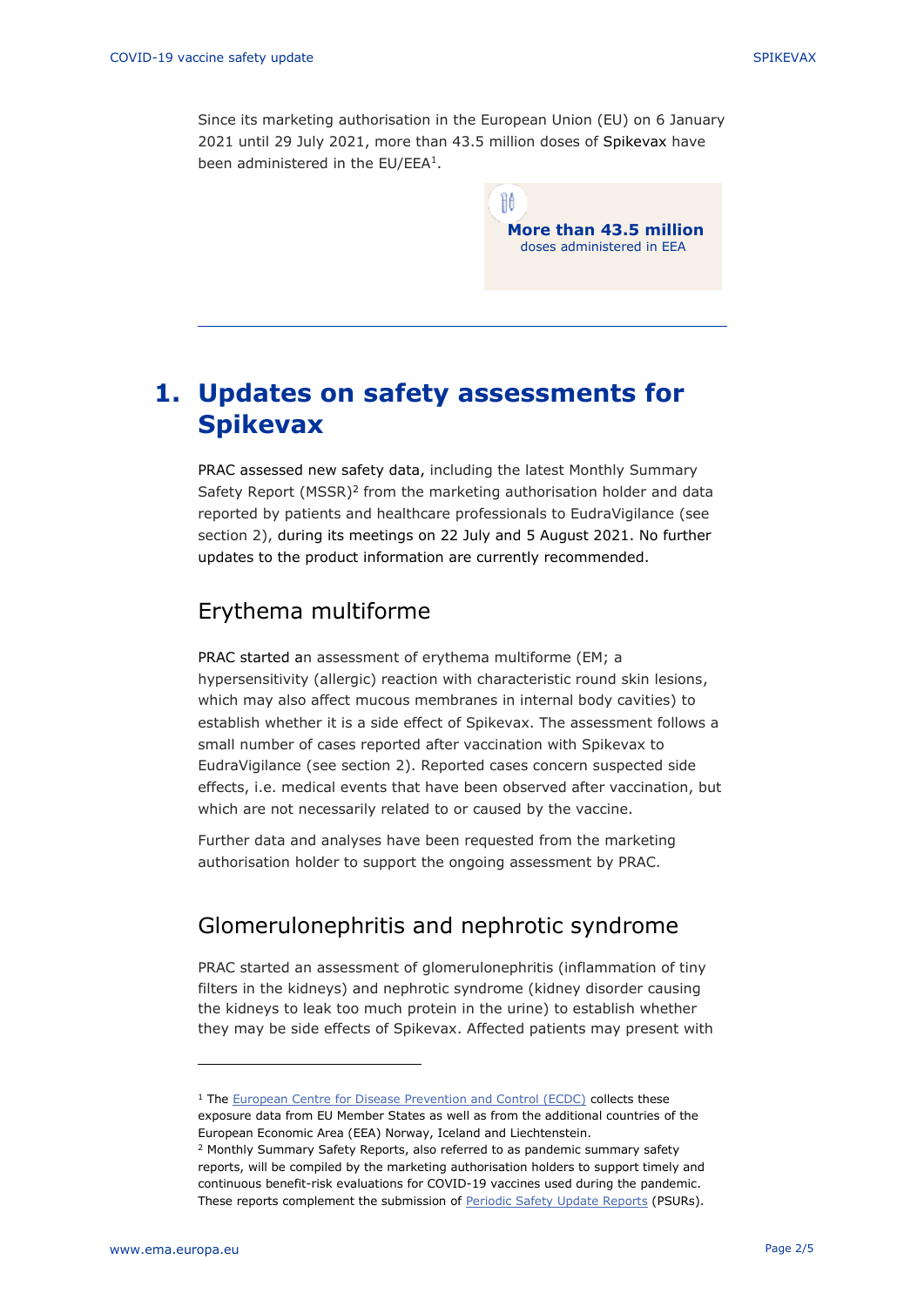bloody or foamy urine, oedema (swelling of the eyelids, feet or abdomen), or fatigue. The assessment follows a small number of cases reported after vaccination with Spikevax in the medical literature, including cases where patients experienced relapse of pre-existing kidney conditions. Further data and analyses have been requested from the marketing authorisation holder to support the ongoing assessment by PRAC.

#### Menstrual disorders

PRAC discussed reported cases of menstrual disorders occurring after vaccination against COVID-19. No causal association between COVID-19 vaccines and menstrual disorders has been established so far.

Menstrual disorders are very common in the general population and can occur without an underlying medical condition. Causes can range from stress and tiredness to conditions such as fibroids and endometriosis. Women experiencing unexpected vaginal bleeding (e.g. in postmenopausal women) or who are concerned about prolonged or severe menstrual disturbances may want to seek medical advice.

The marketing authorisation holders for all COVID-19 vaccines authorised in the EU have been requested to provide further data as part of the MSSRs. PRAC will review all available evidence, including reports of suspected side effects and scientific literature, and will continue monitoring the issue.

## **2. How safety is monitored**

As for all COVID-19 vaccines, relevant new information emerging on Spikevax is collected and promptly reviewed. This is in line with the [pharmacovigilance plan for COVID-19 vaccines](https://www.ema.europa.eu/en/human-regulatory/overview/public-health-threats/coronavirus-disease-covid-19/treatments-vaccines/treatments-vaccines-covid-19-post-authorisation#covid-19-vaccines:-pharmacovigilance-plan-section) of the EU regulatory network (comprising the regulatory bodies of the EU Member States, EMA and the European Commission).

#### Case reports of suspected side effects

Collecting reports of medical events and problems that occur following the use of a medicine, and therefore might be side effects, is one of the pillars of the EU safety monitoring system. Healthcare professionals and vaccinated individuals are encouraged to report to their national competent authorities all suspected side effects individuals may have experienced after receiving a vaccine even if it is unclear whether the vaccine was the cause. For more information on how to report, see [Reporting suspected side effects.](https://www.ema.europa.eu/en/human-regulatory/overview/public-health-threats/coronavirus-disease-covid-19/public-health-advice-during-covid-19-pandemic#reporting-suspected-side-effects-section)

These spontaneous reports are collected in EudraVigilance, the EU database used for monitoring and analysing suspected side effects. Publicly available information can be accessed via [EudraVigilance](https://www.adrreports.eu/en/index.html) – [European database of suspected drug reaction reports](https://www.adrreports.eu/en/index.html) in all EU/EEA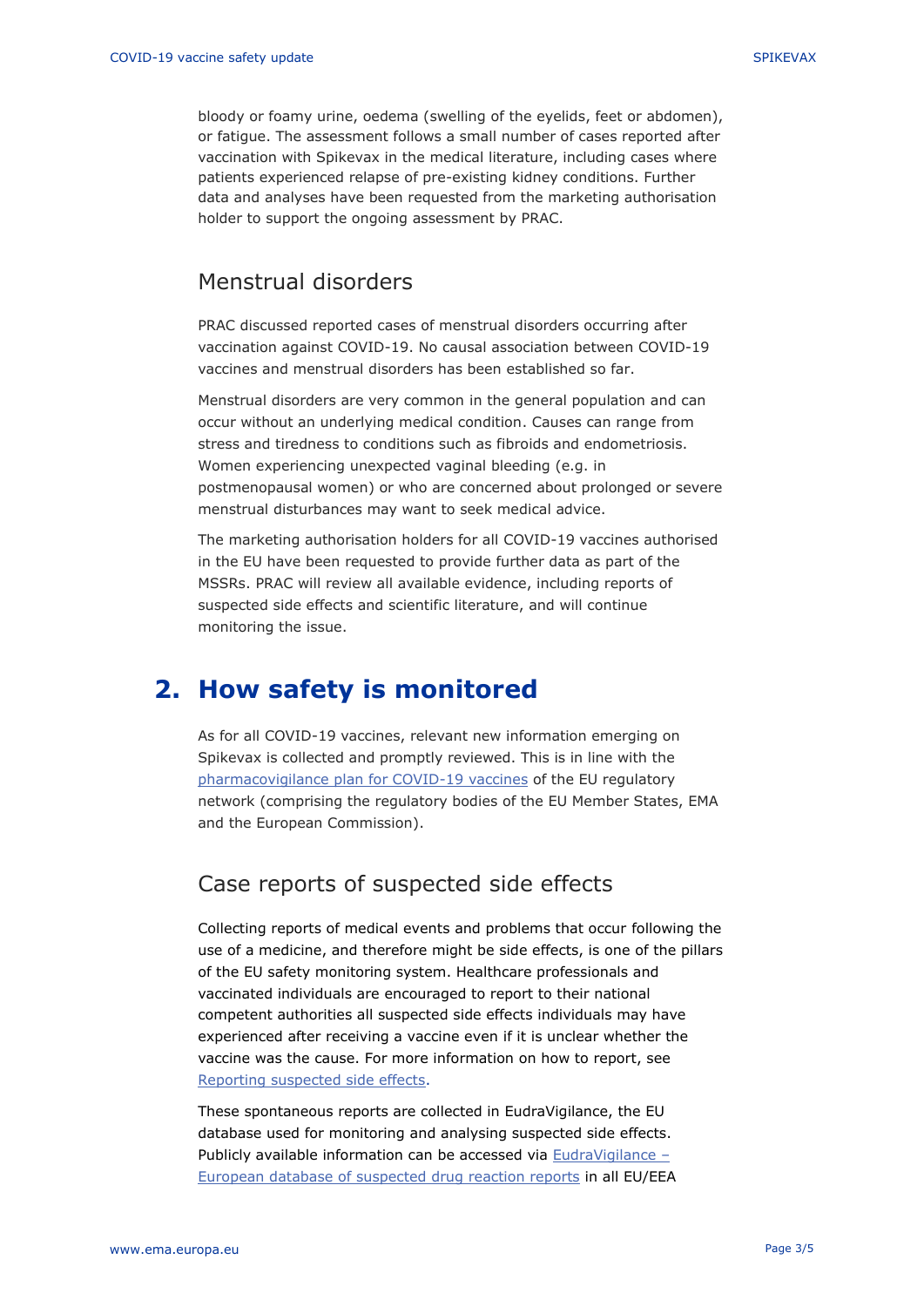languages. Search for "COVID-19 MRNA VACCINE MODERNA (CX-024414)" to see all suspected side effect cases reported for Spikevax.

As of 29 July 2021, a total of 48,788 cases of suspected side effects with Spikevax were spontaneously reported to EudraVigilance from EU/EEA countries; 392 of these reported a fatal outcome<sup>3,4</sup>. By the same date, about 43.5 million doses of Spikevax had been given to people in the EU/EEA<sup>5</sup>.

**These reports describe suspected side effects in individuals, i.e. medical events observed following the use of a vaccine. The fact that someone has had a medical issue or died after vaccination does not necessarily mean that this was caused by the vaccine. This may have been caused, for example, by health problems not related to the vaccination.**

The EU regulatory network continuously monitors EudraVigilance to detect any new safety issues. EudraVigilance relies on individual healthcare professionals and patients to report their own experience. The monitoring detects unusual or unexpected patterns in the reports received for further investigation and risk assessment. EMA's detailed assessments take into account all available data from all sources to draw a robust conclusion on the safety of the vaccine. These data include clinical trial results, reports of suspected side effects in EudraVigilance, epidemiological studies monitoring the safety of the vaccine, toxicological investigations and any other relevant information.

#### Planned and ongoing studies

The company that markets Spikevax will continue to provide results from the main clinical trial, which is ongoing for up to two years. It will also conduct additional studies to monitor the safety and effectiveness of the vaccine as it is used in vaccination campaigns and other clinical practice. For the list of planned and ongoing safety studies for Spikevax, see the [risk management plan.](https://www.ema.europa.eu/en/documents/rmp-summary/covid-19-vaccine-moderna-epar-risk-management-plan_en.pdf)

A [paediatric investigation plan](https://www.ema.europa.eu/en/medicines/human/paediatric-investigation-plans/emea-002893-pip01-20) (PIP) for Spikevax is in place. This describes how the company will collect data on the vaccine's efficacy and safety for its potential use in children.

<sup>&</sup>lt;sup>3</sup> These figures have been calculated excluding cases reported from Northern Ireland (EU reporting requirements for suspected adverse reactions to EudraVigilance apply to Northern Ireland in accordance with the Protocol on Ireland/Northern Ireland).

<sup>4</sup> Source: EudraVigilance. These figures cannot be extracted directly from the public database of suspected adverse reactions, which groups information per type of side effects. As more than one suspected side effect may have been included in a single case report, the total number of side effects will never match the number of individual cases. Similarly, this public database does not provide the total number of cases reported with a fatal outcome.

<sup>&</sup>lt;sup>5</sup> The [European Centre for Disease Prevention and Control \(ECDC\)](https://qap.ecdc.europa.eu/public/extensions/COVID-19/vaccine-tracker.html#uptake-tab) collects these exposure data from EU Member States as well as from the additional countries of the European Economic Area (EEA) Norway, Iceland and Liechtenstein.